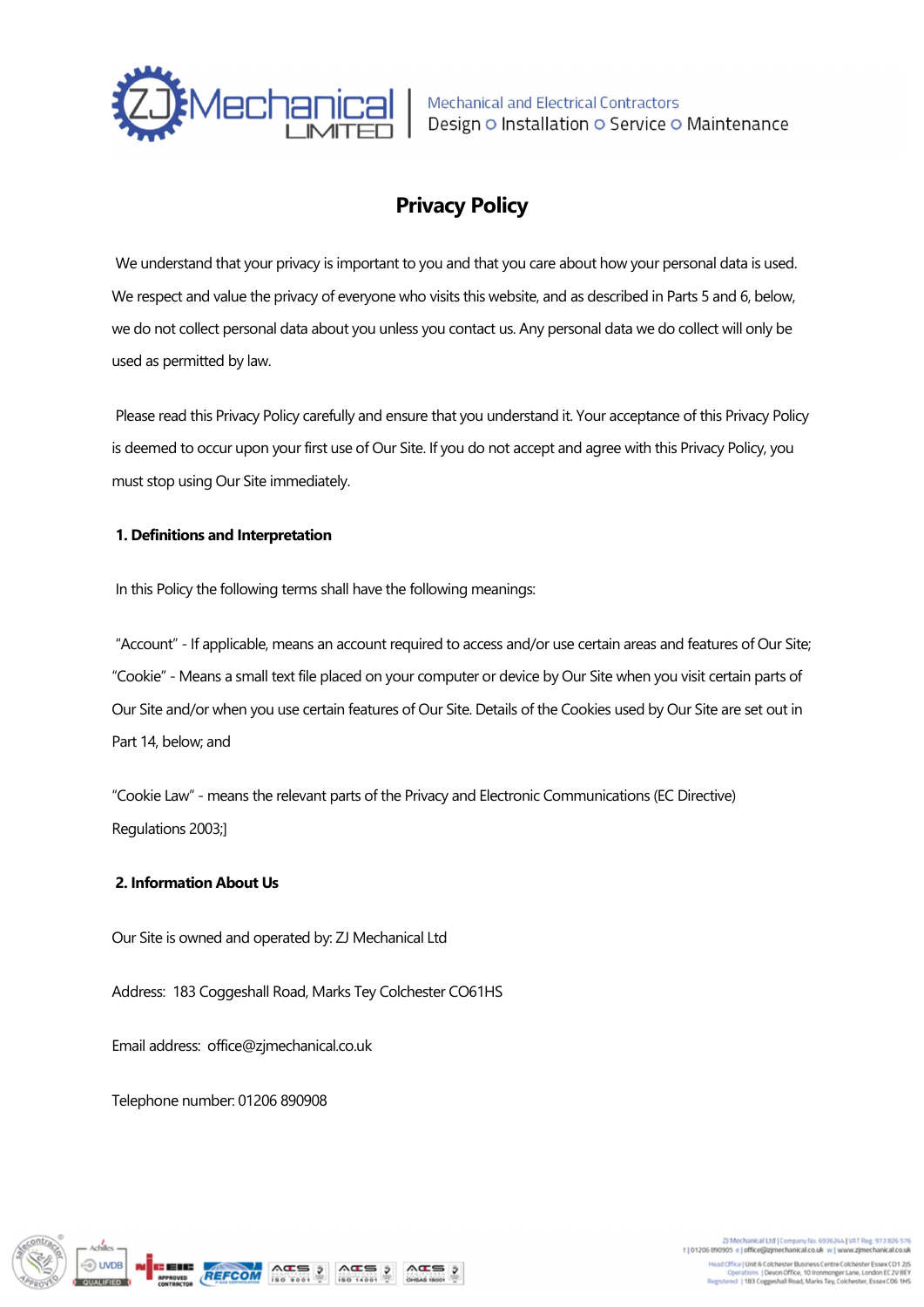#### 3. What Does This Policy Cover?

This Privacy Policy applies only to your use of Our Site. Our Site may contain links to other websites. Please note that we have no control over how your data is collected, stored, or used by other websites and we advise you to check the privacy policies of any such websites before providing any data to them.

# 4. What is Personal Data?

Personal data is defined by the General Data Protection Regulation (EU Regulation 2016/679) (the "GDPR") as 'any information relating to an identifiable person who can be directly or indirectly identified in particular by reference to an identifier'.

Personal data is, in simpler terms, any information about you that enables you to be identified. Personal data covers obvious information such as your name and contact details, but it also covers less obvious information such as identification numbers, electronic location data, and other online identifiers.

## 5. What Are My Rights?

Under the GDPR, you have the following rights, which we will always work to uphold:

 a) The right to be informed about our collection and use of your personal data. This Privacy Policy should tell you everything you need to know, but you can always contact us to find out more or to ask any questions using the details above.

b) The right to access the personal data we hold about you. Part 13 will tell you how to do this.

 c) The right to have your personal data rectified if any of your personal data held by us is inaccurate or incomplete. Please contact us using the details above to find out more.

 d) The right to be forgotten, i.e. the right to ask us to delete or otherwise dispose of any of your personal data that we have. Please contact us using the details above.

e) The right to restrict (i.e. prevent) the processing of your personal data.

f) The right to object to us using your personal data for a particular purpose or purposes.

 g) The right to data portability. This means that, if you have provided personal data to us directly, we are using it with your consent or for the performance of a contract, and that data is processed using automated means, you can ask us for a copy of that personal data to re-use with another service or business in many cases.

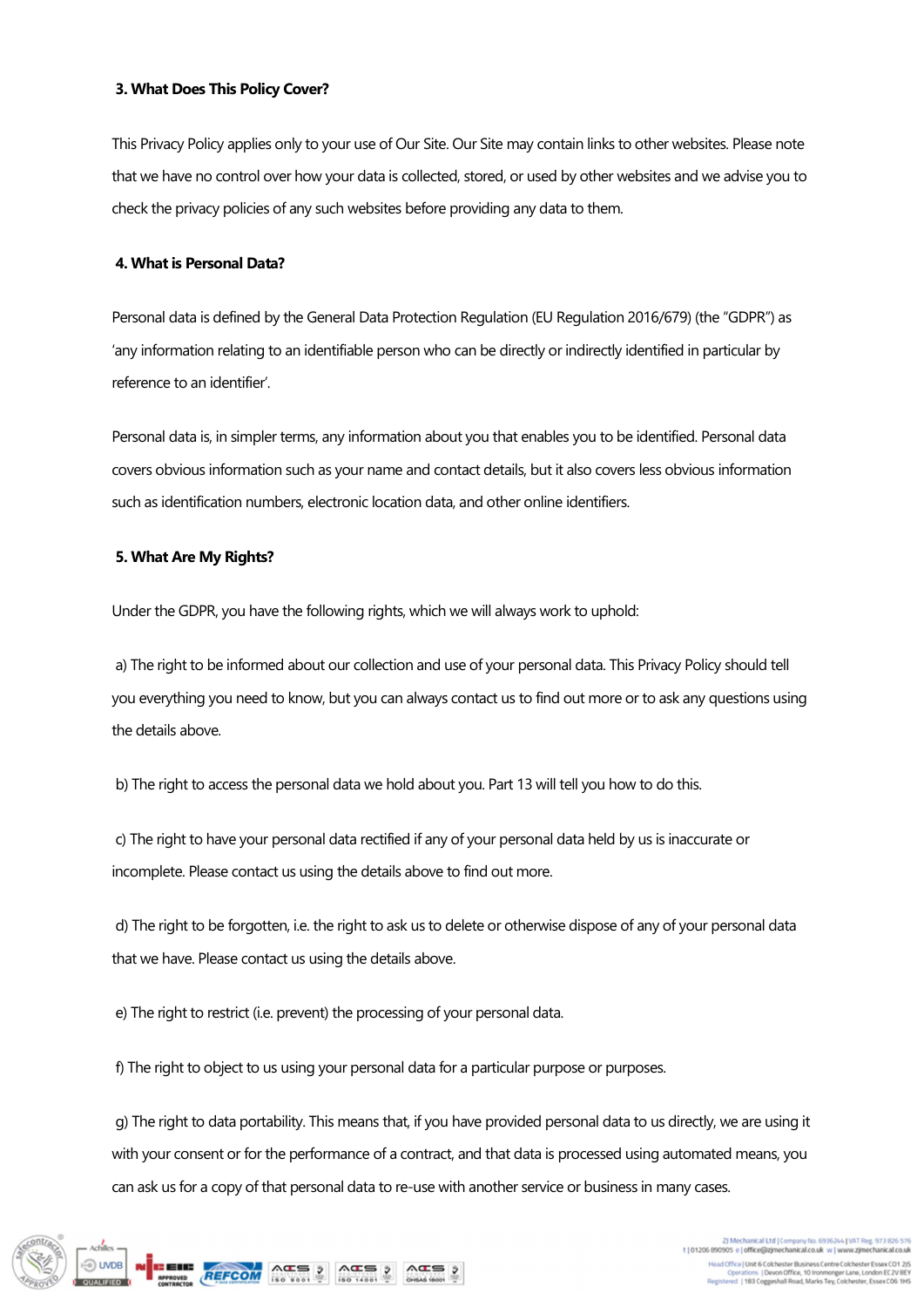h) Rights relating to automated decision-making and profiling. We do not use your personal data in this way.

 For more information about our use of your personal data or exercising your rights as outlined above, please contact us using the details above.

 Further information about your rights can also be obtained from the Information Commissioner's Office or your local Citizens Advice Bureau.

 If you have any cause for complaint about our use of your personal data, you have the right to lodge a complaint with the Information Commissioner's Office.

#### 6. What Personal Data Do We Collect?

Subject to the following we do not collect any personal from you without your knowledge. If you send us an email or complete our online contact form, we may collect your name, your email address and any other information which you choose to give us. This also applies if you visit our premises and complete any orders with personally identifiable data, the information on which we would use to complete the order and may be kept for guarantee purposes.

Please also see Part 14 on our use of Cookies and similar technologies and our Cookie Policy.

#### 7. How Do You Use My Personal Data?

Under the GDPR, we must always have a lawful basis for using personal data. This may be because the data is necessary for our performance of a contract with you, because you have consented to our use of your personal data, or because it is in our legitimate business interests to use it. Your personal data may be used for any of the following purposes:

- Providing and managing your Account;
- If applicable, Providing and managing your access to Our Site;
- Personalising and tailoring your experience on Our Site;

• Supplying our products AND/OR services to you. Your personal details are required in order for us to enter into a contract with you.

• Personalising and tailoring our products AND/OR services for you.



2) Mechanical Ltd | Company No. 6936244 | VAT Reg. 973 826 576<br>1) 01206 890905 e | office@zjmechanical.co.uk w | www.zjmechanical.co.uk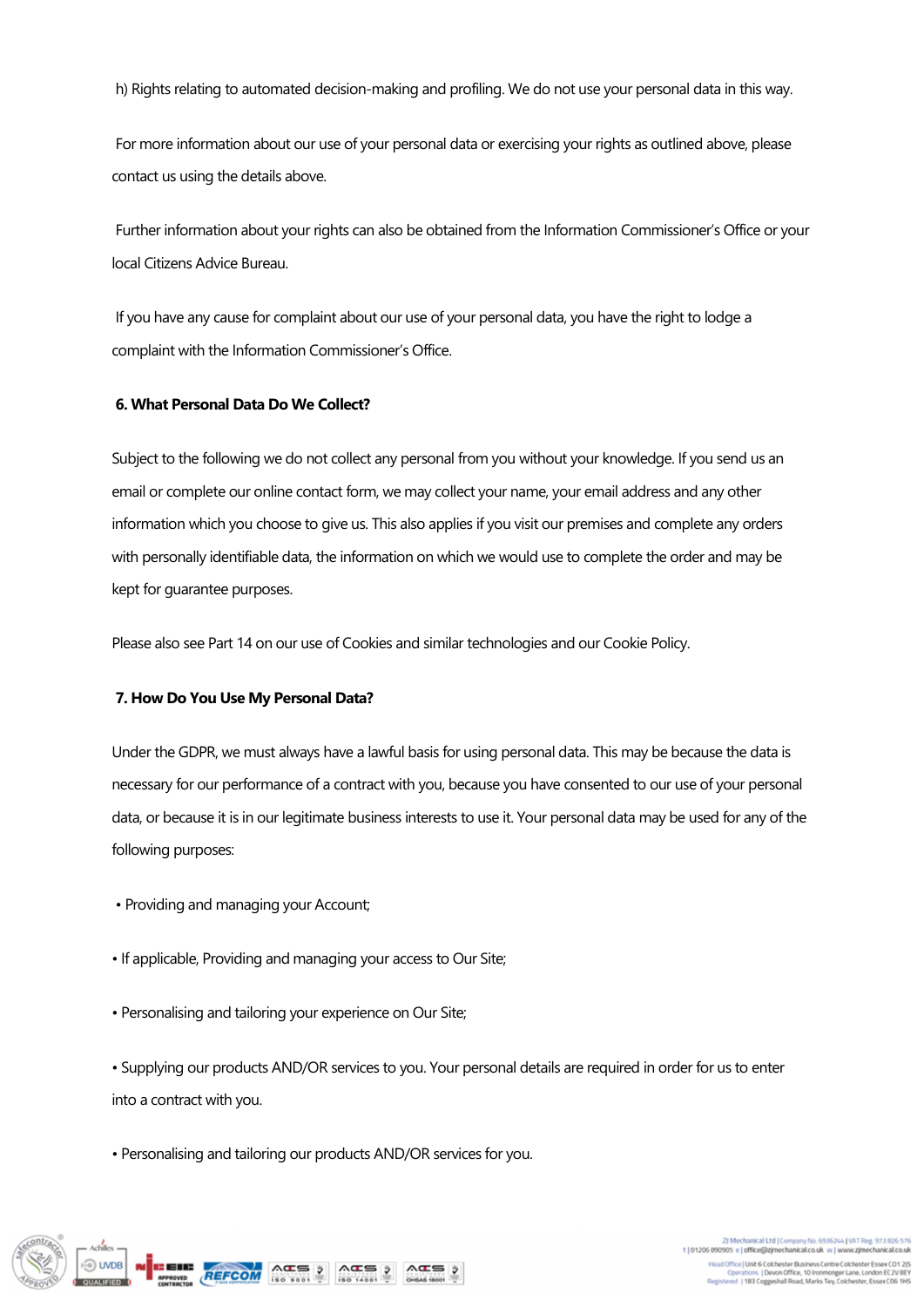• Communicating with you. This may include responding to emails or calls from you.

• Supplying you with information by email AND/OR post that you have opted-in to (you may unsubscribe or opt-out at any time by contacting us using the details above.

• Analysing your use of Our Site and gathering feedback to enable us to continually improve Our Site and your user experience.

With your permission and/or where permitted by law, we may also use your personal data for marketing purposes, which may include contacting you by email AND/OR telephone AND/OR text message AND/OR post with information, news, and offers on our products AND/OR services. You will not be sent any unlawful marketing or spam. We will always work to fully protect your rights and comply with our obligations under the GDPR and the Privacy and Electronic Communications (EC Directive) Regulations 2003, and you will always have the opportunity to opt-out.

 Third Parties whose content may appear on Our Site may use third-party Cookies, as detailed below in Part 14. Please refer to Part 14 for more information on controlling cookies. Please note that we do not control the activities of such third parties, nor the data that they collect and use themselves, and we advise you to check the privacy policies of any such third parties.

We do not use any automated systems for carrying out any kind of profiling or decision making.

#### 8. How Long Will You Keep My Personal Data?

We will not keep your personal data for any longer than is necessary in light of the reason(s) for which it was first collected.

 There is no fixed time if you are a customer i.e. you have purchased our goods or services. We may keep your data for reasons of guarantee or to contact you in the future if you have opted in to marketing emails from us about our goods and services. You can opt out yourself at any time by contacting us on the above details.

 If you have made an enquiry via our contact form and have indicated that you are happy to receive marketing emails from us about our goods and services, there is no fixed time period. You can opt out yourself at any time by contacting us on the above details.

 If you have made an enquiry by any means but have not provided express permission for us to send you marketing emails about our goods and services in the future, we will only retain your data if the reason for the

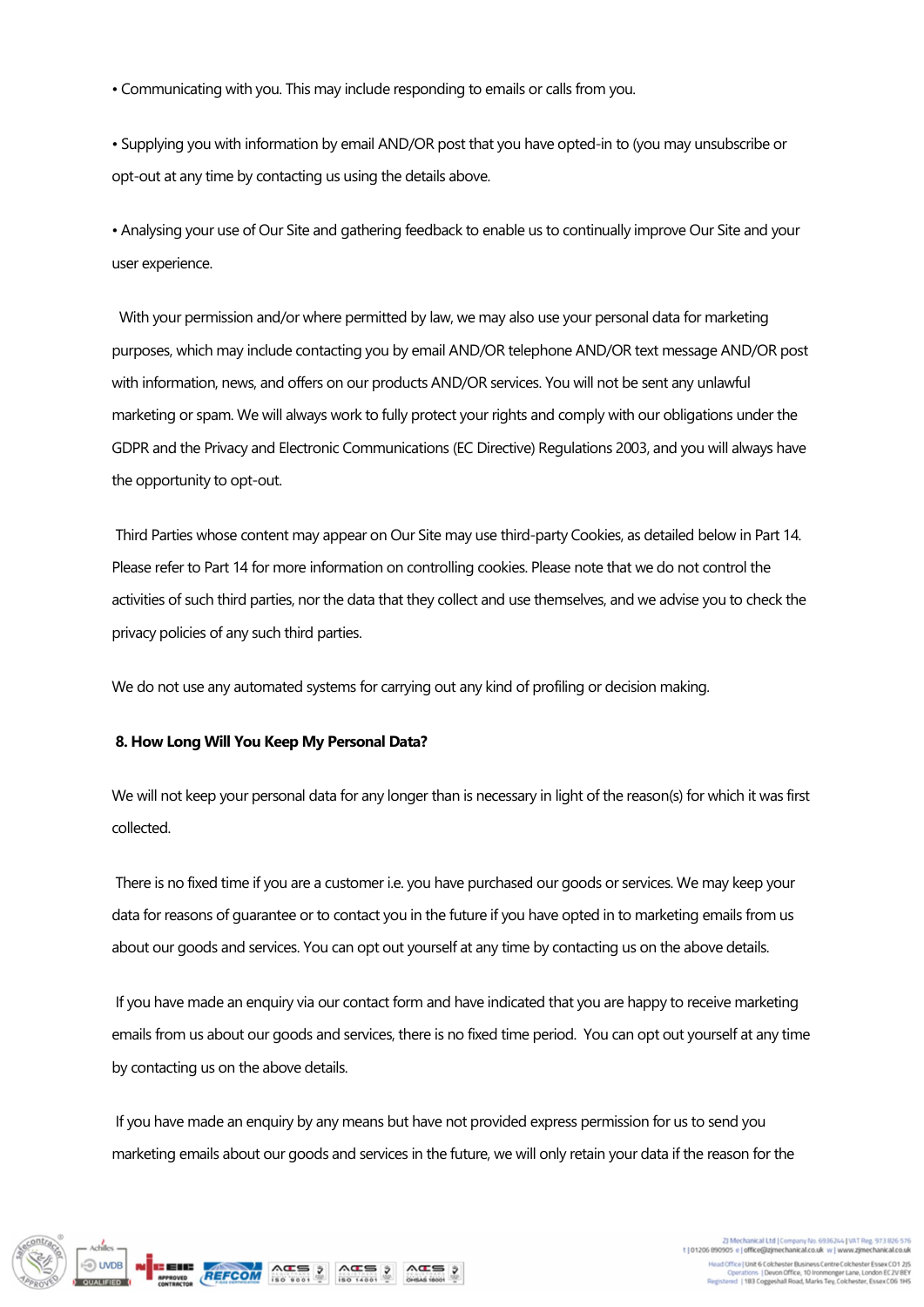enquiry dictates that it is reasonable to do so. Once it becomes unreasonable to do so, we will delete your details. You can opt out yourself at any time by contacting us on the above details.

## 9. How and Where Do You Store or Transfer My Personal Data?

We will only store or transfer your personal data in the UK. This means that it will be fully protected under the GDPR. The security of your personal data is essential to us and to protect your data, we take a number of important measures, including the following:

• Personal data is kept securely either physically in a locked area and/or password protected on our systems.

• If there is ever any need for transmission of your personal data over digital means, we ensure this is done securely.

• Only certain authorised personnel ever have access to this data.

## 10. Do You Share My Personal Data?

We will not share any of your personal data with any third parties for any purposes, subject to one important exception.

In some limited circumstances, we may be legally required to share certain personal data, which might include yours, if we are involved in legal proceedings or complying with legal obligations, a court order, or the instructions of a government authority.

 If any of your personal data is required by a third party, as described above, we will take steps to ensure that your personal data is handled safely, securely, and in accordance with your rights, our obligations, and the third party's obligations under the law, as described above in Part 9.

 If for any legal reason any personal data is ever transferred outside of the EEA, we will take suitable steps in order to ensure that your personal data is treated just as safely and securely as it would be within the UK and under the GDPR, as explained above in Part 9.

# 11. How Can I Control My Personal Data?

In addition to your rights under the GDPR, set out in Part 5, when you submit personal data via Our Site, you may be given options to restrict our use of your personal data. In particular, we aim to give you strong controls on our use of your data for direct marketing purposes (including the ability to opt-out of receiving emails from

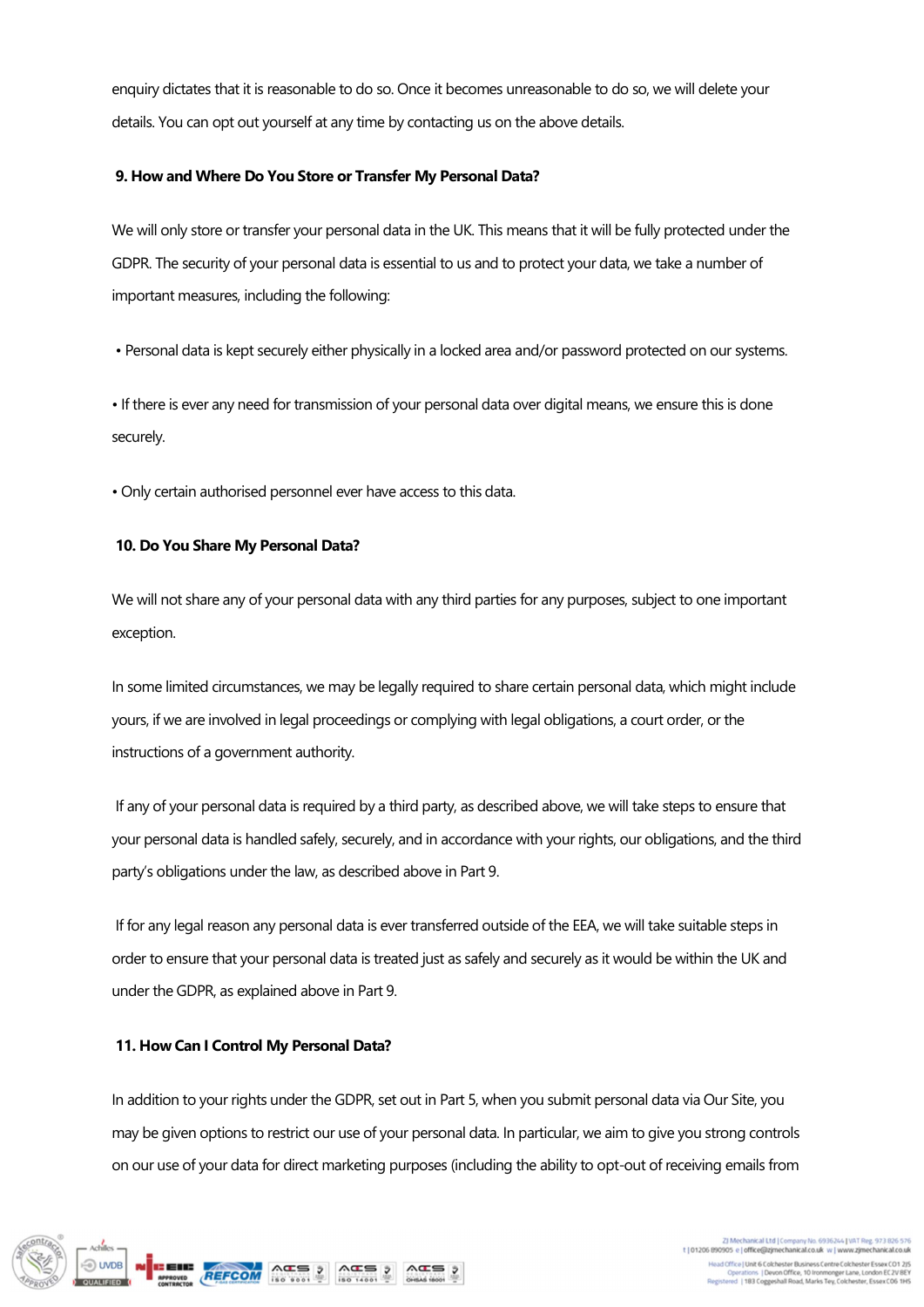us which you may do by unsubscribing using the links provided in our marketing emails OR at the initial point of providing your details by not giving your permission for marketing emails on the contact form.

 You may also wish to sign up to one or more of the preference services operating in the UK: The Telephone Preference Service ("the TPS"), the Corporate Telephone Preference Service ("the CTPS"), and the Mailing Preference Service ("the MPS"). These may help to prevent you receiving unsolicited marketing. Please note, however, that these services will not prevent you from receiving marketing communications that you have consented to receiving.

## 12. Can I Withhold Information?

You may access Our Site without providing any personal data at all. However, to use all features and functions available on Our Site you may be required to submit or allow for the collection of certain data.

You may restrict our use of Cookies. For more information, see Part 14.

## 13. How Can I Access My Personal Data?

If you want to know what personal data we have about you, you can ask us for details of that personal data and for a copy of it (where any such personal data is held). This is known as a "subject access request".

 All subject access requests should be made in writing and sent to the email or postal addresses shown above. There is not normally any charge for a subject access request. If your request is 'manifestly unfounded or excessive' (for example, if you make repetitive requests) a fee may be charged to cover our administrative costs in responding.

We will respond to your subject access request normally within 14 days and, in any case, not more than one month of receiving it. Normally, we aim to provide a complete response, including a copy of your personal data within that time. In some cases, however, particularly if your request is more complex, more time may be required up to a maximum of three months from the date we receive your request. You will be kept fully informed of our progress.

# 14. How Do You Use Cookies?

Our Site may place and access certain first-party Cookies on your computer or device. First-party Cookies are those placed directly by and are used only by us to facilitate and improve your experience of Our Site and to provide and improve our products and/or services. We have carefully chosen these Cookies and have taken steps to ensure that your privacy and personal data is protected and respected at all times.

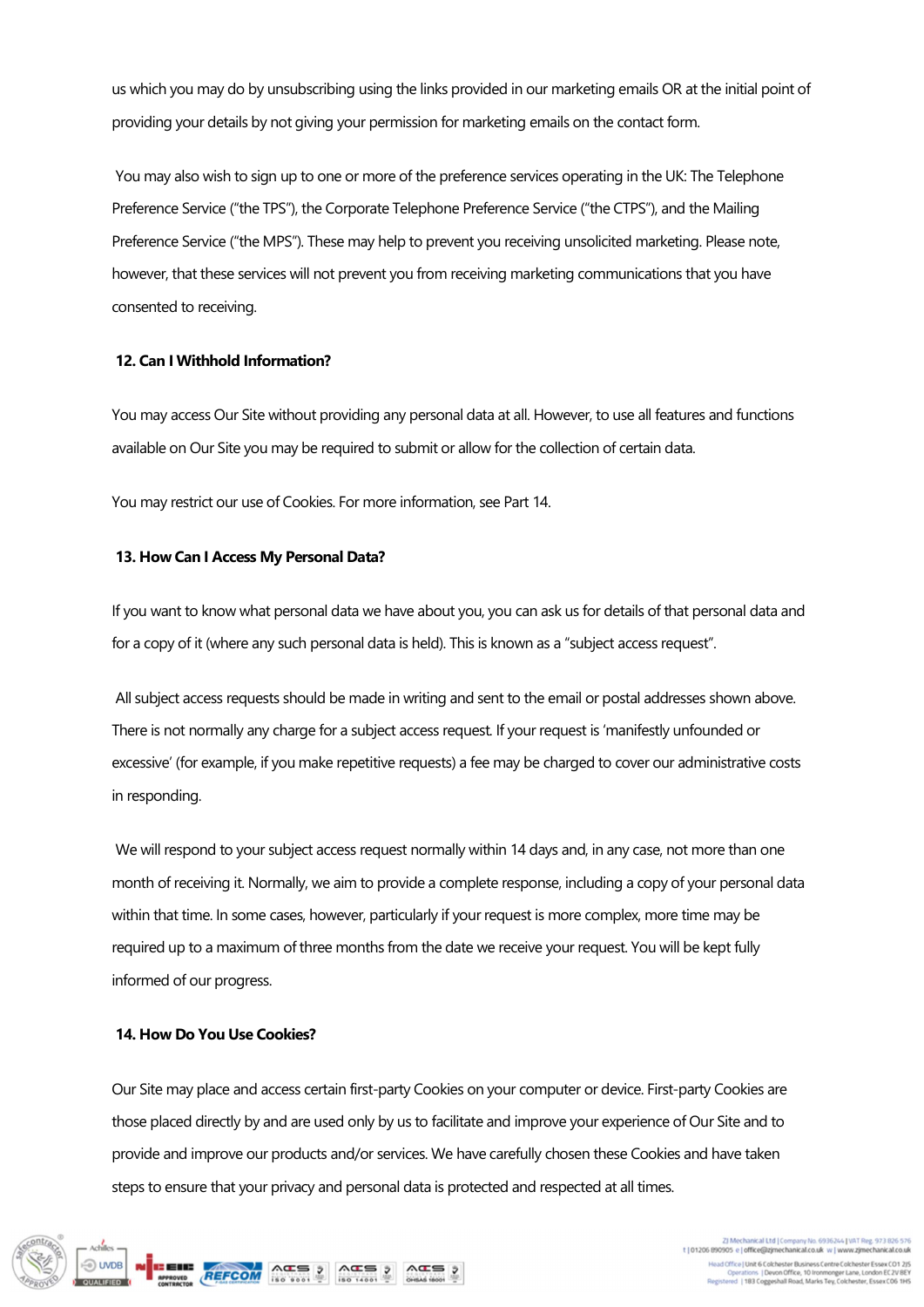By using Our Site, you may also receive certain third-party Cookies on your computer or device. Third-party Cookies are those placed by websites, services, and/or parties other than us. Third-party Cookies are used on Our Site for collecting usage data (E.g. Google Analytics). These Cookies are not integral to the functioning of Our Site and your use and experience of Our Site will not be impaired by refusing consent to them.

All Cookies used by and on Our Site are used in accordance with current Cookie Law.

 Before Cookies are placed on your computer or device, you will be shown a pop up requesting your consent to set those Cookies. By giving your consent to the placing of Cookies you are enabling us to provide the best possible experience and service to you. You may, if you wish, deny consent to the placing of Cookies.

 Certain features of Our Site may depend on Cookies to function. Cookie Law deems these Cookies to be "strictly necessary". Your consent will not be sought to place these Cookies, but it is still important that you are aware of them. You may still block these Cookies by changing your internet browser's settings as detailed below, but please be aware that Our Site may not work properly if you do so. We have taken great care to ensure that your privacy is not at risk by allowing them.

 Our Site uses analytics services. Website analytics refers to a set of tools used to collect and analyse anonymous usage information, enabling us to better understand how Our Site is used. This, in turn, enables us to improve Our Site and the products and/or services offered through it.

 The analytics service used by Our Site uses Cookies to gather the required information. You do not have to allow us to use these Cookies, however whilst our use of them does not pose any risk to your privacy or your safe use of Our site, it does enable us to continually improve Our Site, making it a better and more useful experience for you.

 In addition to the controls that we provide, you can choose to enable or disable Cookies in your internet browser. Most internet browsers also enable you to choose whether you wish to disable all Cookies or only third-party Cookies. By default, most internet browsers accept Cookies, but this can be changed. For further details, please consult the help menu in your internet browser or the documentation that came with your device.

You can choose to delete Cookies on your computer or device at any time, however you may lose any information that enables you to access Our Site more quickly and efficiently including, but not limited to, login and personalisation settings.